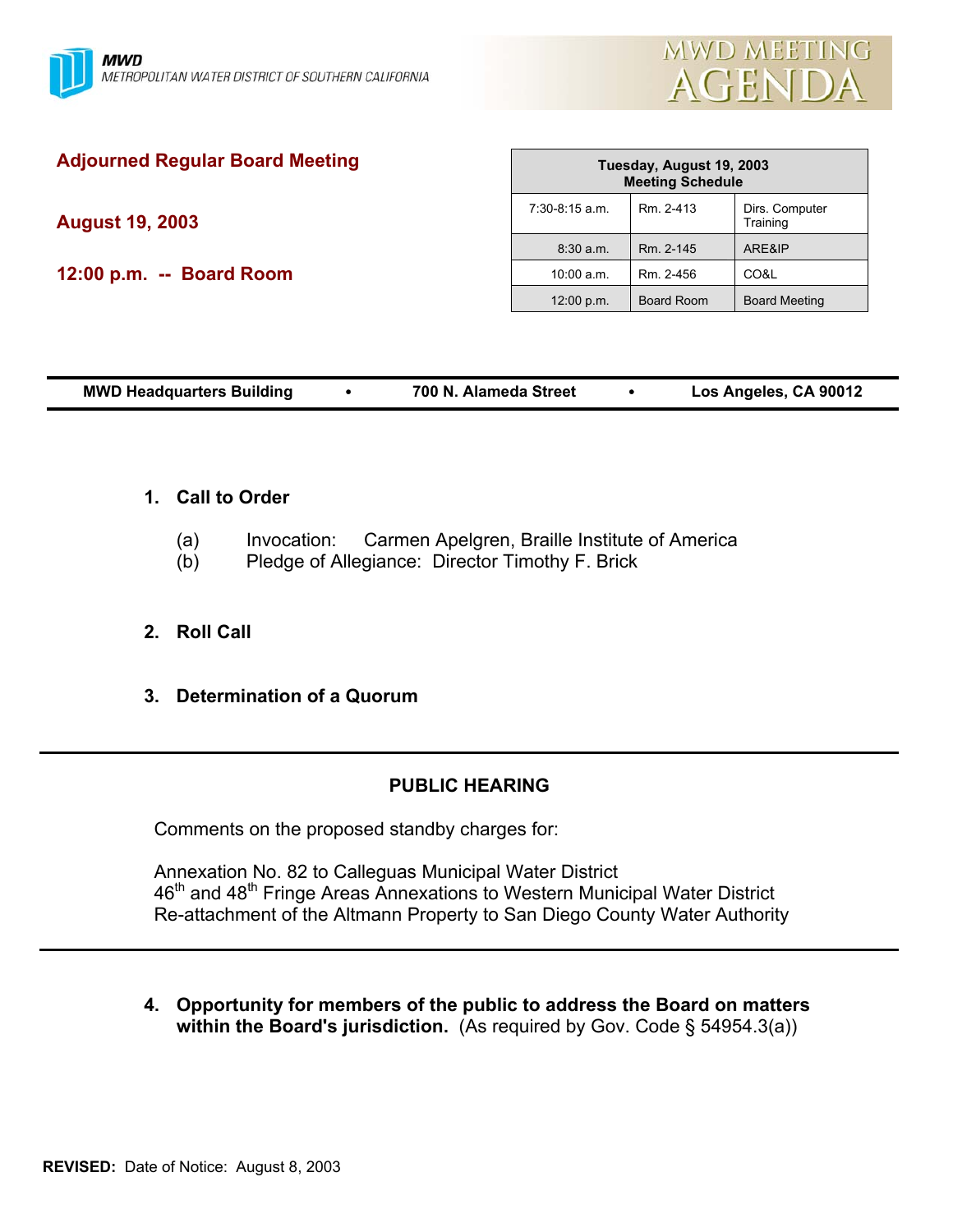# **5. OTHER MATTERS**

- A. Approval of the Minutes of the Meetings for April 22 and July 8, 2003. (Copies have been mailed to each Director) Any additions, corrections, or omissions
- B. Induction of new Director, Larry D. Dick, from Municipal Water District of Orange County
	- (a) Receive credentials
	- (b) Report on credentials by General Counsel
	- (c) File credentials
	- (d) Administer Oath of Office
	- (e) File Oath
- C. Committee assignments. (Exec.)
- D. Chairman's Monthly Activity Report
- E. Tax levy for fiscal year 2003/04. (BF&I)
	- E-1 Report on list of certified assessed valuations for fiscal year 2003/04 and tabulation of assessed valuations, percentage participation, and vote entitlement of member public agencies as of August 19, 2003. (Copies distributed—Compare with preceding year—Ordered received and filed, spread on the Minutes, a copy to be sent each Director and to each member public agency). **(To be distributed at meeting)**
	- E-2 Adopt resolution establishing the tax rate for fiscal year 2003/04. **(Roll call vote—two-thirds vote required) (To be distributed at meeting)**

### **6. DEPARTMENT HEADS' REPORTS**

- A. Chief Executive Officer's Reports:
	- i. Oral report on Colorado River matters **[Conference with real property negotiators; property is Colorado River water rights; agency negotiators: Dennis Underwood and Jeffrey Kightlinger; negotiating parties: U.S. Department of the Interior, State of California, Imperial Irrigation District, Coachella Valley Water District and San Diego County Water Authority; under negotiation: price and terms of agreement; to be heard in closed session pursuant to Gov. Code § 54956.8]**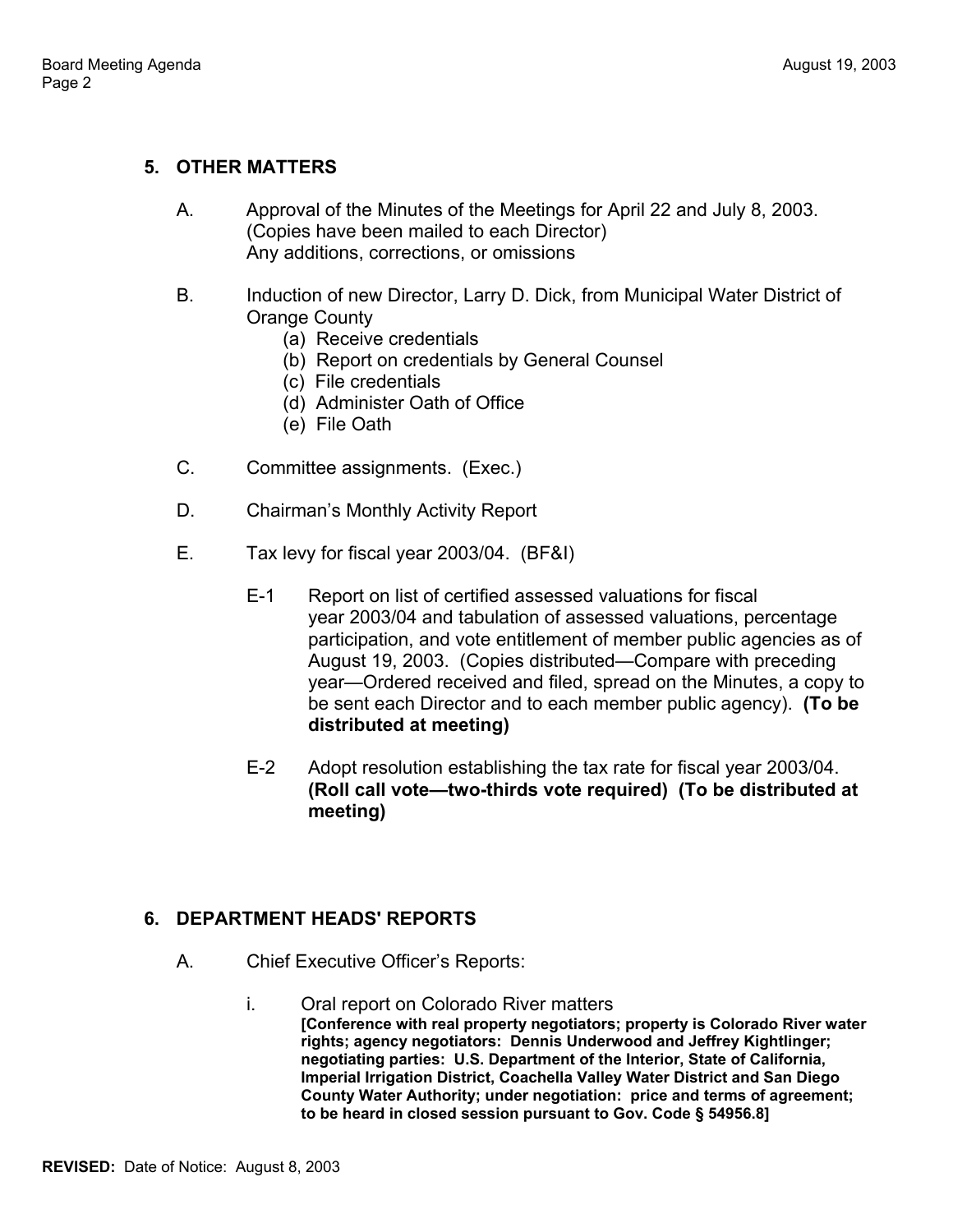- ii. Oral report on Bay-Delta and State Water Project matters. (LC&P, WPQ&R)
- iii. Chief Executive Officer's Close Out Business Plan report for fiscal year 2002/03
- B. General Counsel's summary of Legal Department activities for the month of July
- C. General Auditor's summary of activities for the month of July

# **7. ORAL REPORTS OF STANDING COMMITTEES**

- 7-1 Executive Committee (Phillip J. Pace, Chair)
- 7-2 Asset, Real Estate and Infrastructure Policy (Glen D. Peterson, Chair)
- 7-3 Budget, Finance and Investment (Jorge G. Castro, Chair)
- 7-4 Communications, Outreach and Legislation (George I. Loveland, Chair)
- 7-5 Engineering and Operations (David D. De Jesus, Chair)
- 7-6 Legal, Claims and Personnel (Wesley M. Bannister, Chair)
- 7-7 Water Planning, Quality and Resources (Bill D. Wright, Chair)

# **8. CONSENT CALENDAR ITEMS — ACTION**

8-1 Appropriate \$2.2 million for final design of the Solids Handling Facilities Project at the F. E. Weymouth Filtration Plant (Approp. 15369). (E&O)

### **Recommendation:**

**Option #1:** 

**Adopt the CEQA determination and**

- **a. Appropriate \$2.2 million; and**
- **b. Authorize all final design activities up to award of a competitively bid construction contract for the Weymouth Solids Handling Facilities Project.**
- 8-3 Authorize purchase of demonstration-scale reverse osmosis system for up to \$800,000 to evaluate large-diameter reverse osmosis elements (Approp. 15301). (E&O)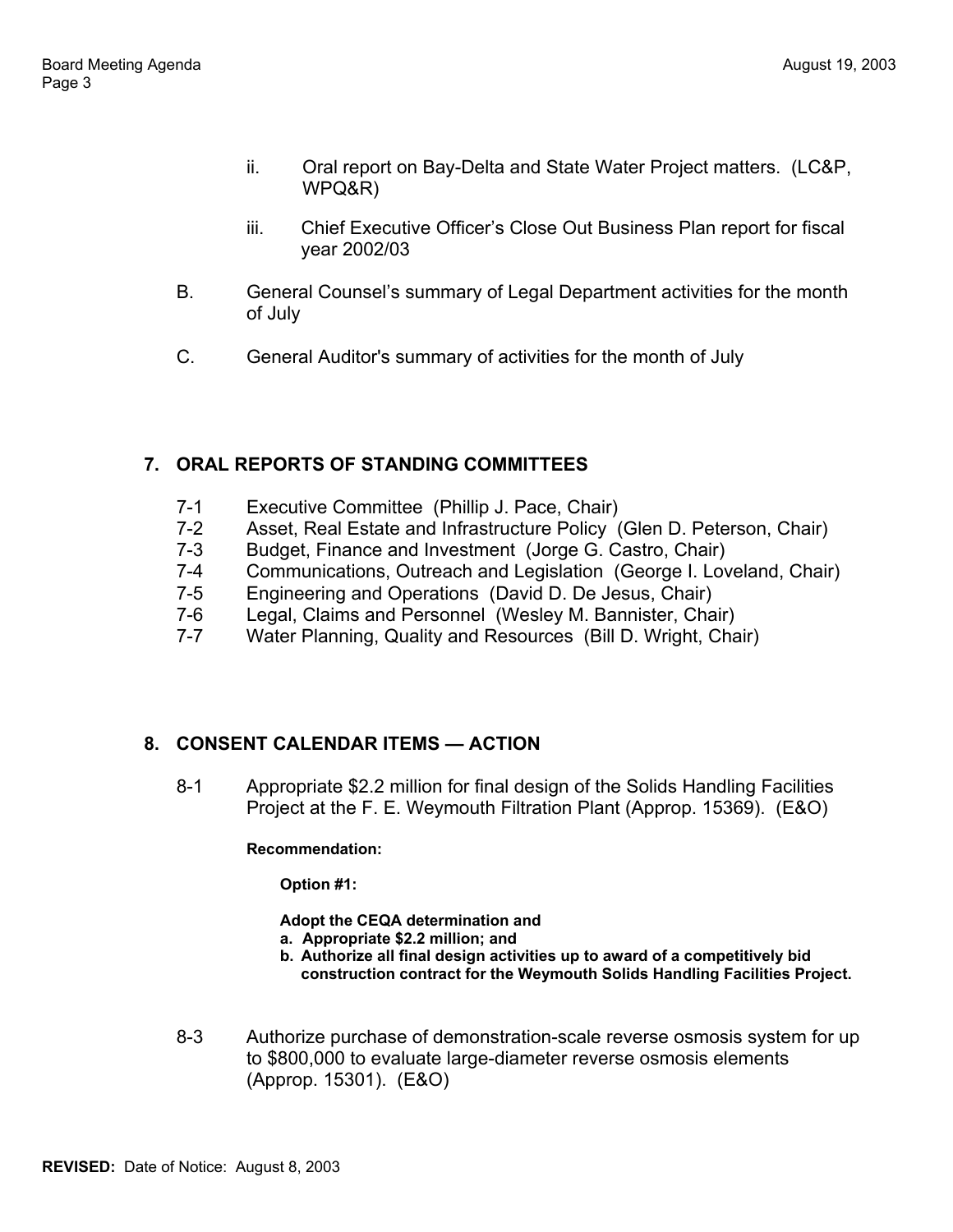**Recommendation:** 

**Option #1:** 

#### **Adopt the CEQA determination and grant the Chief Executive Officer authority to purchase a large-scale RO system for no greater than \$800,000.**

8-4 Approve reauthorization for purchase or tender of Metropolitan's bonds in the secondary market and extend Fourteenth Supplemental Resolution. (BF&I)

#### **Recommendation:**

**Option #1:** 

**Adopt the CEQA determination and**

- **a. Authorize the Chief Executive Officer to use up to \$75 million of unrestricted funds in an amount not to exceed \$75 million to purchase discounted Metropolitan bonds in the secondary market; and**
- **b. Extend the expiration date of the bond authorization under the Fourteenth Supplemental Resolution to August 31, 2004.**
- 8-5 Authorize entering into and amending existing contracts with employment service agencies and professional firms supplying temporary personnel in the amount of \$4.76 million. (LC&P)

**Recommendation:** 

**Option #1:** 

**Adopt the CEQA determination and authorize the Chief Executive Officer to amend existing agreements and enter into new contracts with employment service agencies and professional firms supplying temporary personnel in excess of \$250,000. No individual contract will exceed \$2 million in a single contract year.** 

8-6 Authorize entering into an agreement with Thermo Electron Corporation not to exceed \$395,000 to purchase and implement software to upgrade Metropolitan's Laboratory Information Management System (Approp. 15406). (ARE&IP)

#### **Recommendation:**

**Adopt the CEQA determination and authorize entering into an agreement with Thermo Electron Corporation not to exceed \$395,000 to purchase and implement software to upgrade Metropolitan's Laboratory Information Management System.**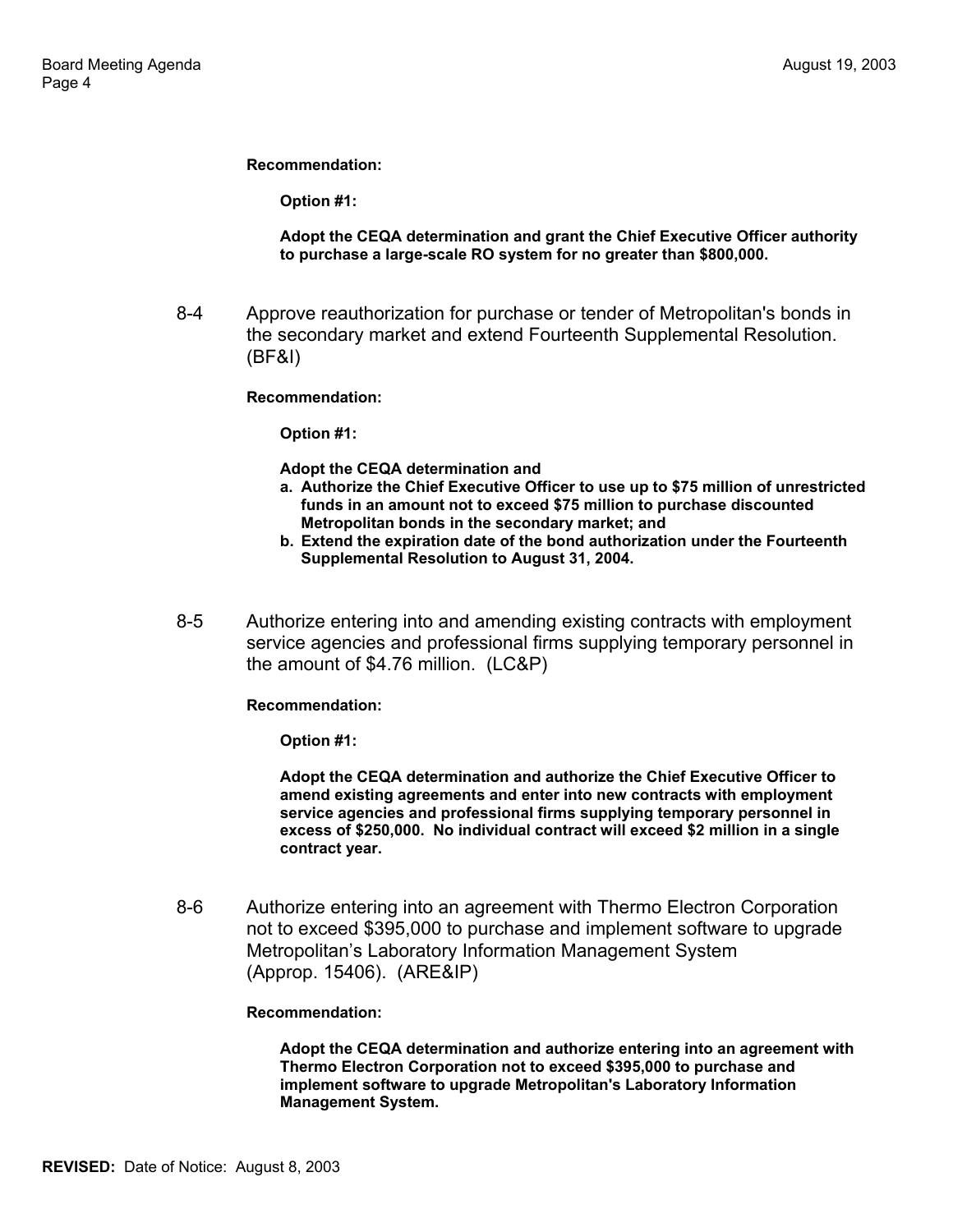8-7 Adopt final resolutions for annexation and to impose water standby charge for Annexation No. 82 to Calleguas Municipal Water District and Metropolitan. (Exec. 7/22)

#### **Recommendation:**

**Option #1:** 

**Adopt the CEQA determination and**

- **a. Adopt a resolution granting Calleguas' request for approval of Annexation No. 82, concurrently to Metropolitan and Calleguas, conditioned upon approval by the Ventura Local Agency Formation Commission, and establishing Metropolitan's terms and conditions for this annexation; and**
- **b. Adopt a resolution to impose water standby charge at a rate of \$9.58 per acre or per parcel of less than one acre, within the proposed annexation.**
- 8-8 Adopt final resolutions for annexation and to impose water standby charge for the 73<sup>rd</sup> and 74<sup>th</sup> Fringe Areas Annexations to Eastern Municipal Water District and Metropolitan. (Exec. 7/22)

#### **Recommendation:**

**Option #1:** 

#### **Adopt the CEQA determination and**

- **a. Adopt a resolution granting Eastern's request for approval of the 73rd Fringe Area Annexation, concurrently to Metropolitan and Eastern, conditioned upon approval by the Riverside Local Agency Formation Commission, and establishing Metropolitan's terms and conditions for this annexation;**
- **b. Adopt a resolution granting Eastern's request for approval of the 74th Fringe Area Annexation, concurrently to Metropolitan and Eastern, conditioned upon approval by the Riverside Local Agency Formation Commission, and establishing Metropolitan's terms and conditions for this annexation; and**
- **c. Adopt resolutions to impose water standby charge at a rate of \$6.94 per acre or per parcel of less than one acre, within the proposed annexations.**
- 8-9 Adopt final resolution to impose water standby charge for the Altmann Property reattachment to San Diego County Water Authority and Metropolitan. (Exec. 7/22)

#### **Recommendation:**

**Option #1:** 

**Adopt the CEQA determination and a resolution to impose water standby charge at a rate of \$11.51 per acre or per parcel of less than one acre within the proposed annexation.**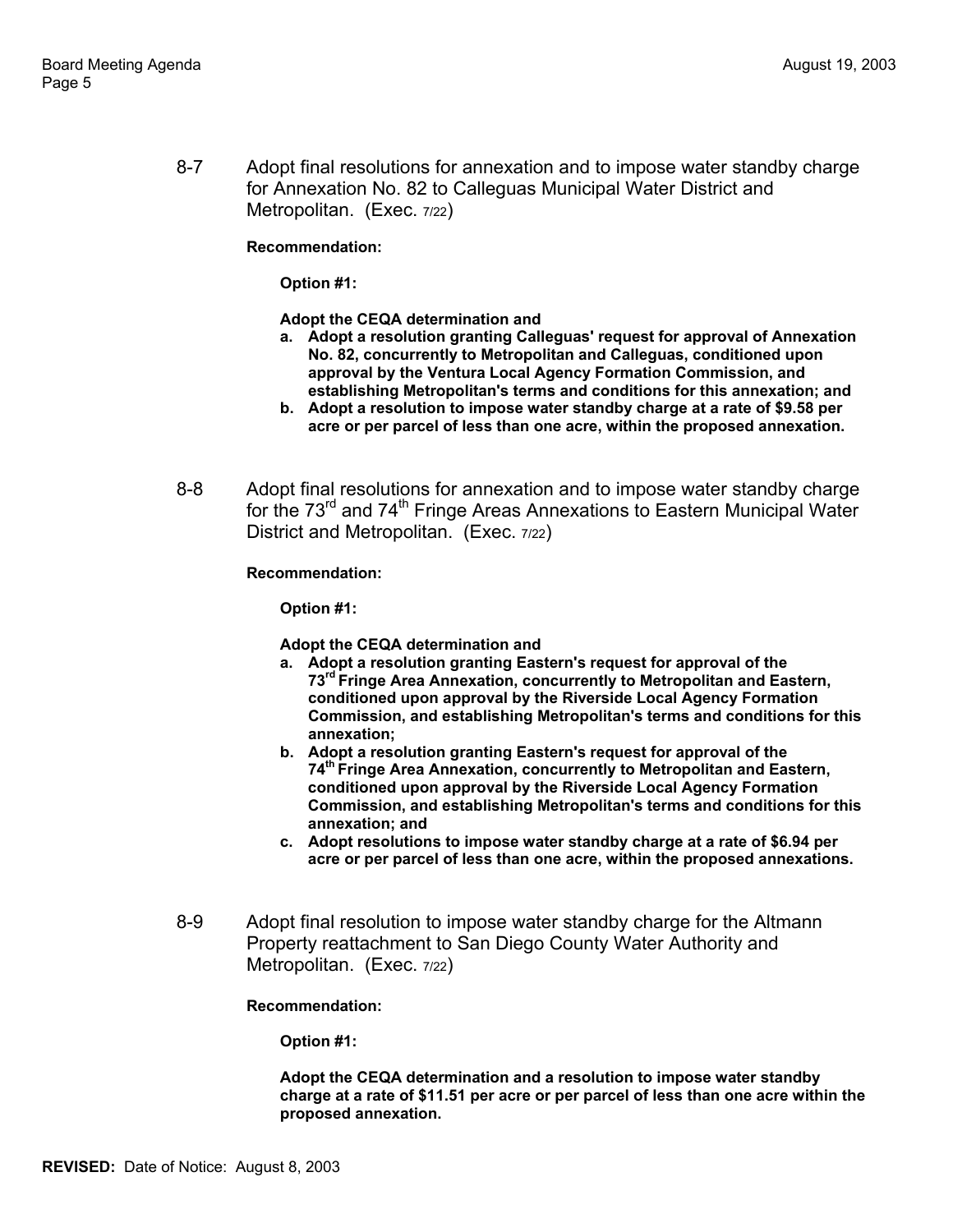8-10 Adopt final resolutions for annexation and to impose water standby charge for Podrasky Ohlson Annexation to San Diego County Water Authority and Metropolitan. (Exec. 7/22)

**Recommendation:** 

**Option #1:** 

**Adopt the CEQA determination and**

- **a. Adopt a resolution granting SDCWA's request for approval of Podrasky Ohlson Annexation, concurrently to Metropolitan and SDCWA, conditioned upon approval by the San Diego County Local Agency Formation Commission, and establishing Metropolitan's terms and conditions for this annexation; and**
- **b. Adopt a resolution to impose water standby charge at a rate of \$11.51 per acre or per parcel of less than one acre within the proposed annexation.**
- 8-11 Approve amendment to increase professional services contract with the law firm of Muys & Associates in the amount of \$100,000 for legal services in *Arizona v. California,* No. 8 Original (U.S. Sup. Ct.). (LC&P)

**Recommendation:** 

**Option #1:** 

**Adopt the CEQA determination and approve amendment to increase professional services contract with the law firm of Muys & Associates by \$100,000 for calendar year 2003.** 

8-12 Approve amendments for three agreements for expert analysis of water use issues in *Imperial Irrigation District v. United States* to increase contract amounts by a total of \$225,000. (LC&P)

**Recommendation:** 

**Option #1:** 

**Adopt the CEQA determination and approve amendments to agreements with Agricultural Salinity Consulting, Allen Consulting, and Agricultural Services Co., Inc.** 

## **(END OF CONSENT CALENDAR)**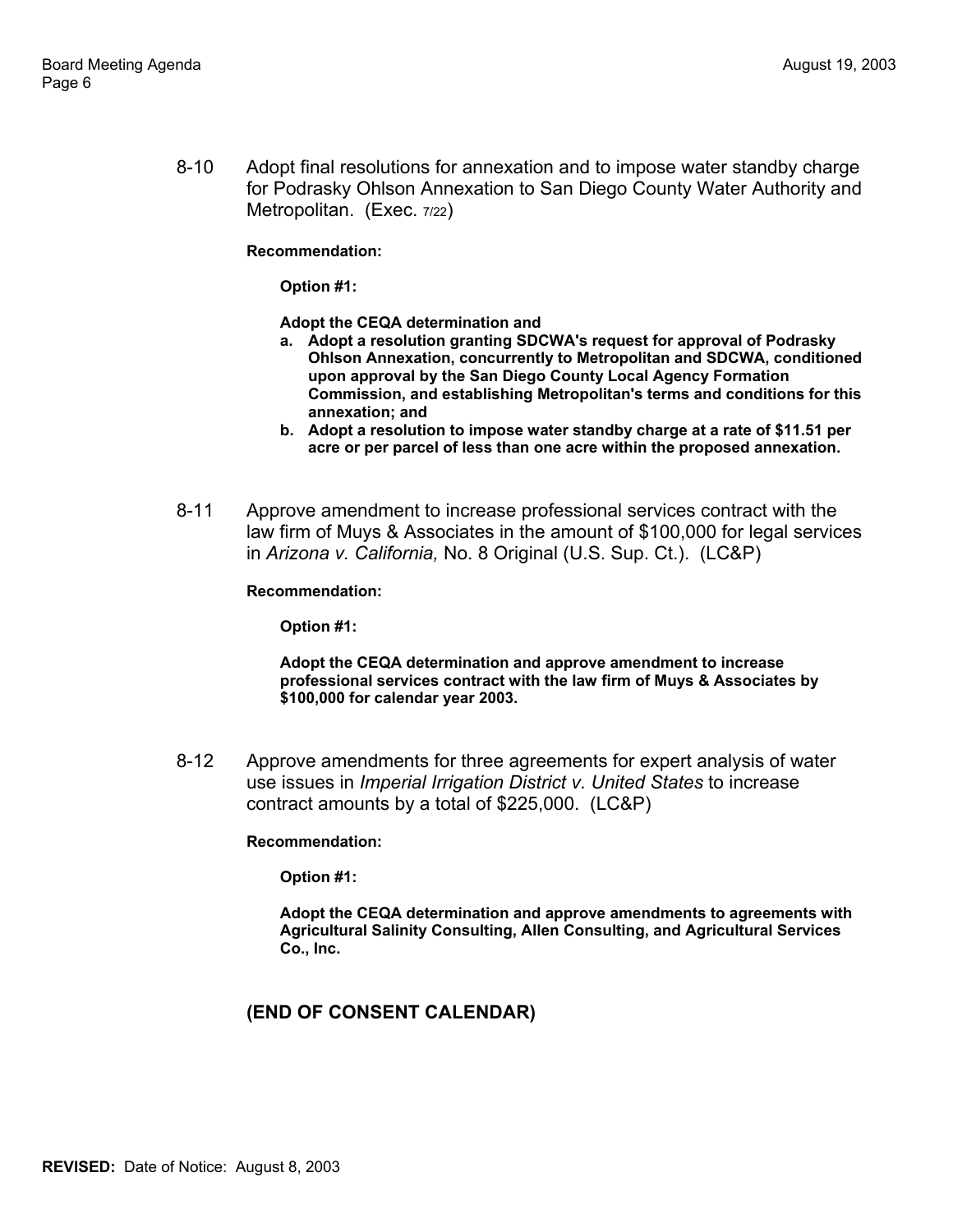### **9. OTHER BOARD ITEMS — ACTION**

9-1 Approve entering into interest rate swap transactions of up to \$700 million to capture savings and reduce interest rate risk. (BF&I)

#### **Recommendation:**

**Option #1:** 

**Adopt the CEQA determination and approve the use of interest rate swaps, in a total notional amount not to exceed \$700 million to enable Metropolitan to lower its cost of debt.** 

**Revised** 9-2 Approve Principles of Agreements with North Kern Water Storage District and Mojave Water Agency to demonstrate the feasibility of water banking programs and to take full delivery of available 2003 State Water Project supplies. (WPQ&R)

**Recommendation:** 

**Option #1:** 

**Adopt the CEQA determination and**

- **a. Approve the Demonstration Program Principles, and authorize development of an agreement with North Kern; and**
- **b. Approve the Demonstration Program Principles, and authorize development of an agreement with Mojave.**
- 9-3 Discuss settlement of *Soboba Band of Mission Indians v. The Metropolitan Water District of Southern California*, U.S.D.C. Case No. CV 00-04208- GAF (MANx). (LC&P) **[Conference with legal counsel—existing litigation; to be heard in closed session pursuant to Gov. Code § 54956.9(a)]**
- 9-4 Adopt Fifteenth Supplemental Resolution to the Master Revenue Bond Resolution authorizing the sale of up to \$500 million of Water Revenue Bonds, 2003 Authorization; and approve Appropriation No.15412 for the costs of issuance. (BF&I) **(Two-thirds vote required)**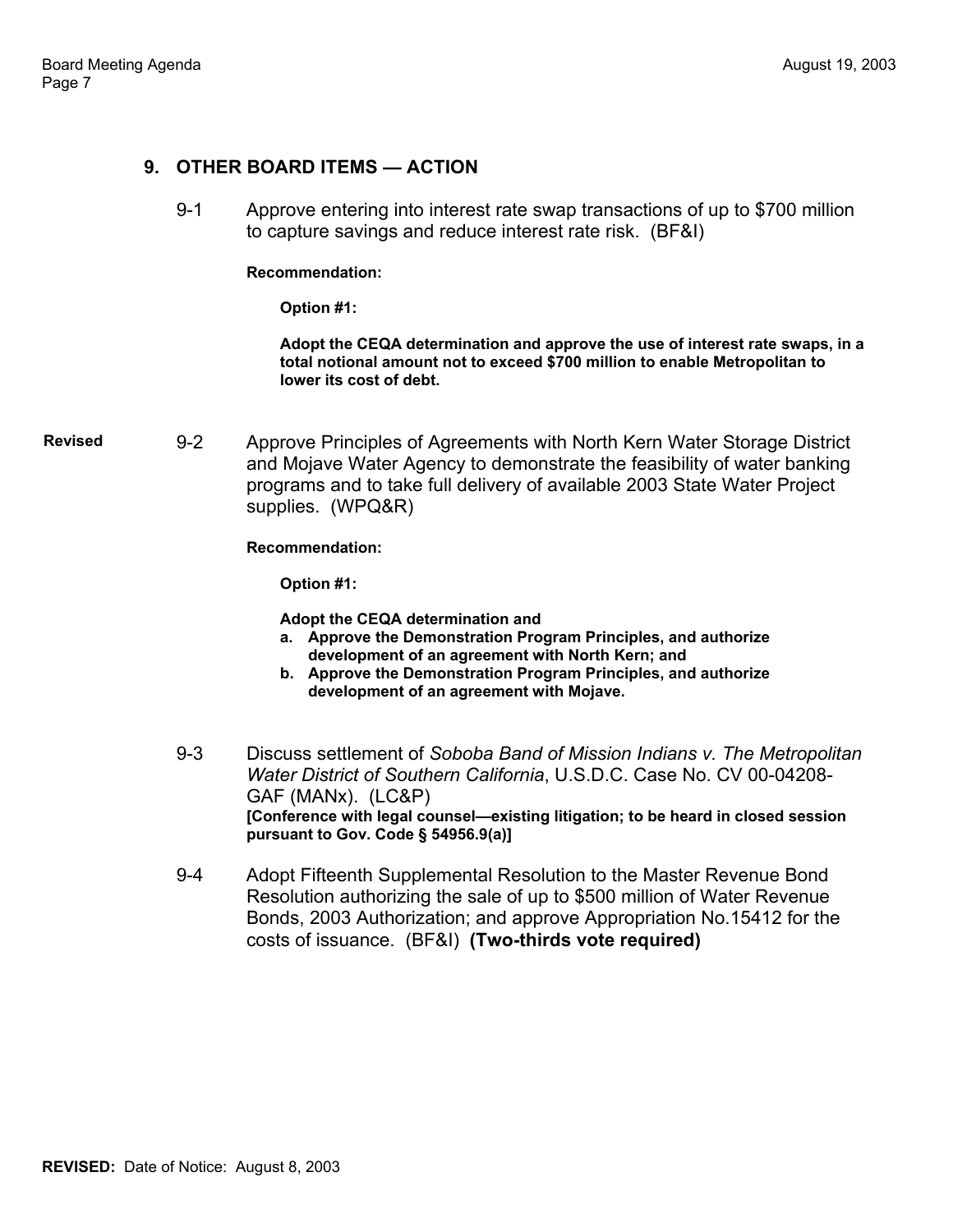#### **Recommendation:**

**Option #1:** 

**Adopt the CEQA determination and**

- **a. Adopt the Fifteenth Supplemental Resolution to the Master Revenue Bond Resolution in order to authorize the issuance of up to \$500 million in Water Revenue Bonds, with any unused portion of the authorization to expire on September 30, 2005; and**
- **b. Approve Appropriation No. 15412 in the amount of \$825,000, against which to charge expenses associated with the issuance of debt. Authorize the reimbursement of expenses paid from the General Fund by bond proceeds. Any unused portion of the appropriation will expire on September 30, 2005.**

## **10. BOARD INFORMATION ITEMS**

- 10-1 Status report for the Inland Feeder Program for activities through June 2003. (E&O) **[Any discussion of litigation to be heard in closed session. Conference with legal counsel—existing litigation (Shank/Balfour Beatty, a Joint Venture vs. Metropolitan Water District of Southern California, LASC Case Nos. BC283438 and BC283439); to be heard in closed session pursuant to Gov. Code § 54956.9(a)]**
- 10-2 Completion of the Diamond Valley Lake Program. (E&O)
- 10-3 Correction of Readiness-to-Serve Charge and Capacity Charge allocations. (BF&I)

### **11. REPORTS OF SPECIAL COMMITTEES**

## **12. FUTURE AGENDA ITEMS**

### **13. ADJOURNMENT**